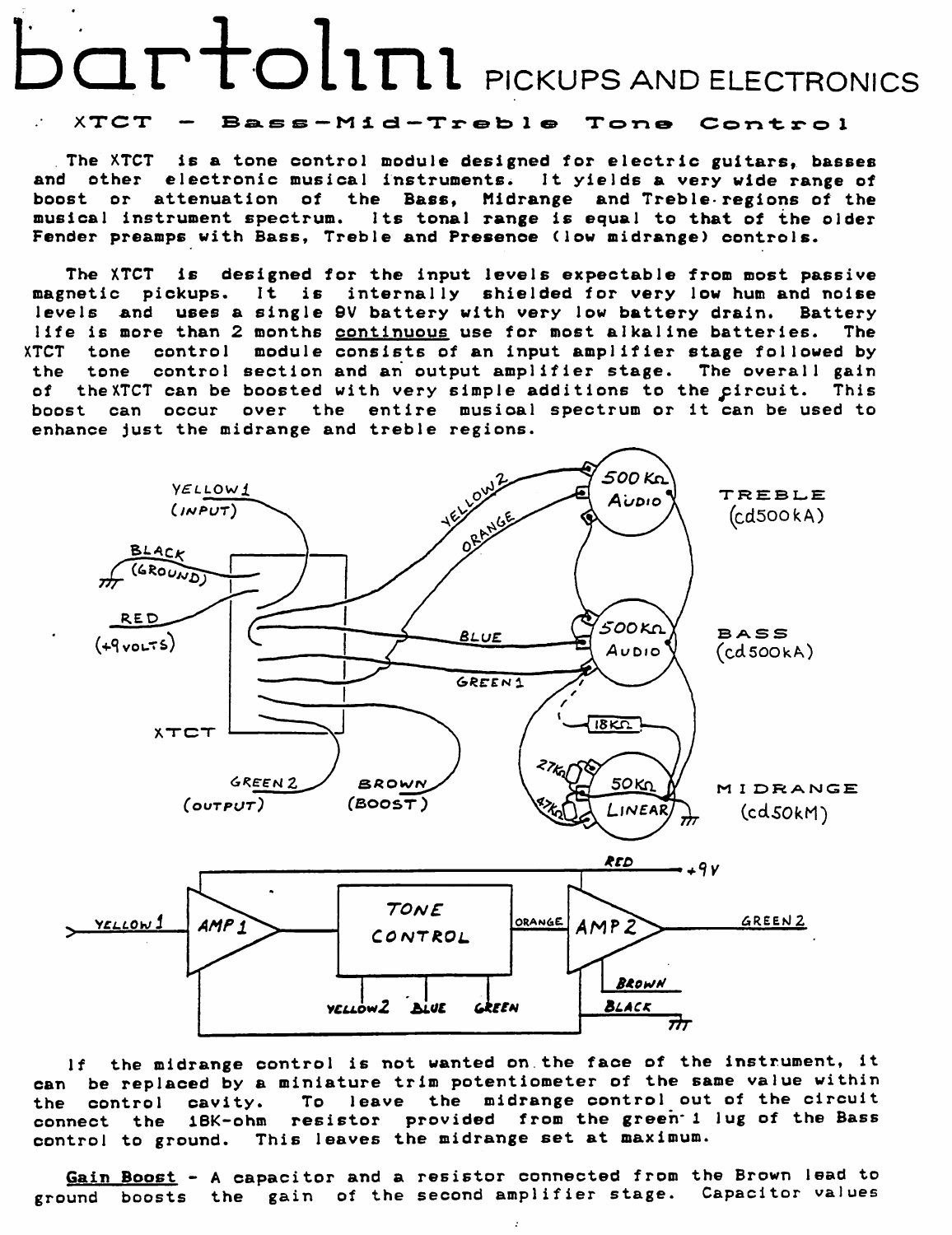greater than 10 mfd will increase the gain of the TCT over the entire<br>musical range. Values of 1 mfd or less will limit the boost to the less will limit the boost to the midrange and treble regions. Very low capacitor values will enhance only the upper treble frequencies. Resistor values of 1.5K-ohm to 2K-ohm will the upper treble frequencies. Resistor values of 1.5K-ohm to 2K-ohm will<br>give an increase in gain of approximately 12 dB (twice the loudness). To give an increase in gain of approximately 12 dB (twice the loudness). To increase the amplifier gain to its maximum value connect the capacitor amplifier gain to its maximum value connect the capacitor directly to ground. When the brown lead is not used it should be covered with tape or shrink tubing to prevent grounding.

Tone control settings given as Bass - Hid - Treble

> Maximum input level 600 millivolts rms

Input levels above this limit will not harm the TCT but will cause distortion in the output signal.

> Maximum output level 2.5 Volts rms

Input impedance 320 K-ohms

Output impedance 60 K-ohms

Battery drain 330 microamperes (single 9 Volt battery)

Gain Cwith controls set for flat response.brown lead not used) +2dB

Battery switching using stereo output jack (mono plug grounds the negative terminal of the battery)



Active - Passive Switch



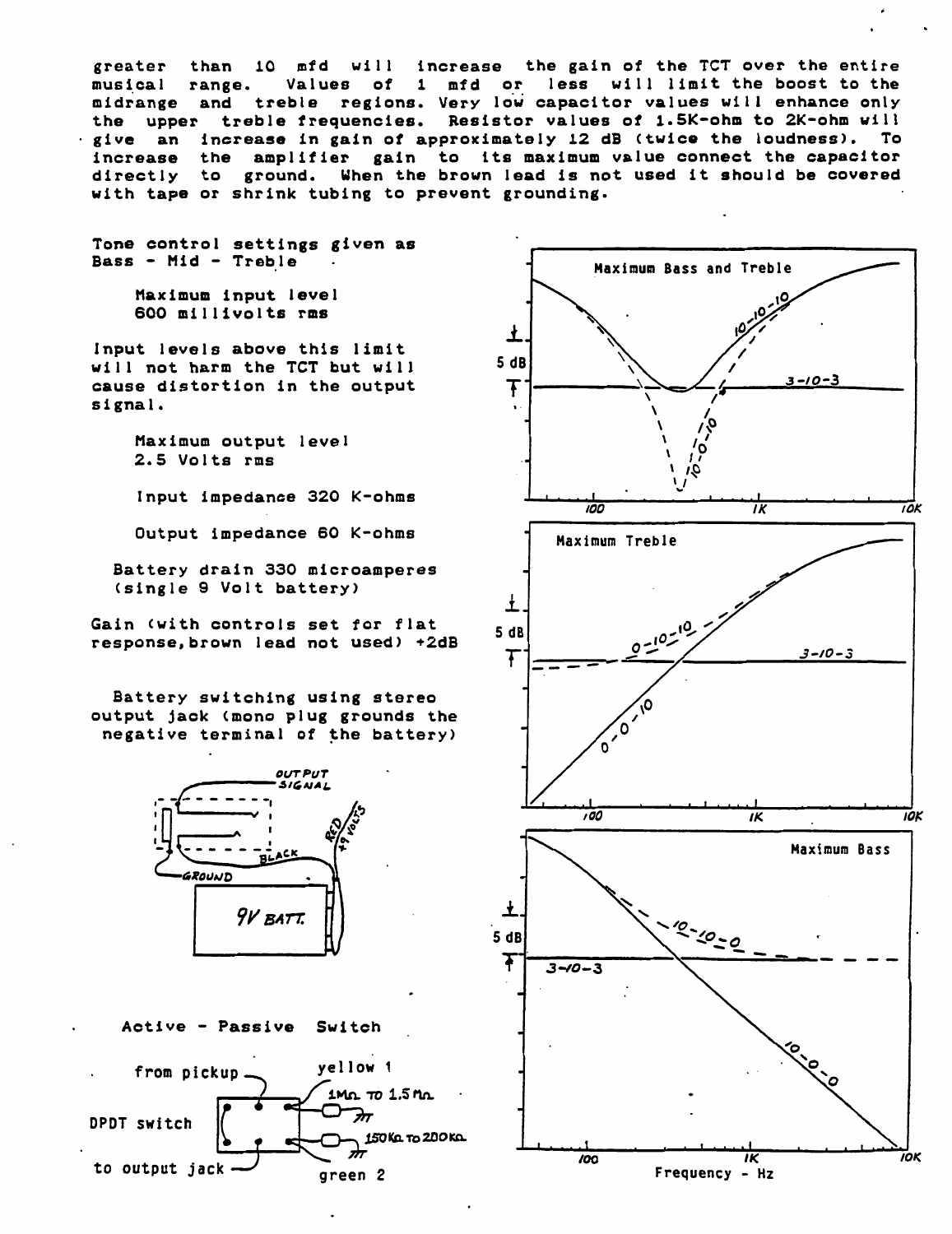

Midrange Boost is independent of Treble Control setting

narrow band of frequencies. When it is used at frequencies near 4 KHz, this narrow band boost yields a bright,

"piano-wire" tone

highest definition from string slap bass techniques  $or$ enhanced treble brightness from guitar pickups. It is also useful at frequencies below ikHz to bring out the lower midrange warmth of guitars and basses. The inductor is available from us (0.3HB 0. To limit the maximum boost connect a resistor between the Brown lead and the inductor. A resistor value of 750 phms will decrease the maximum boost by 6 dB. If the capacitor is polarized, its (-)lead should be connected to the midrange control. If separate Volume controls are used, then Green 2 is connected directly to the output jack.

100

VERY HIGH OUTPUT PICKUPS can cause unwanted distortion in the TCT input stage. Attenuating the signal from these pickups with a trim potentiometer eliminates the distortion. For high impedance passive pickups, use a 500Kohm trim pot & 500pf treble bypass capacitor  $(C_{+})$ . For low impedance active pickups, use a 25Kohm trim pot without the treble bypass capacitor.

for the



IK

Frequency - Hz